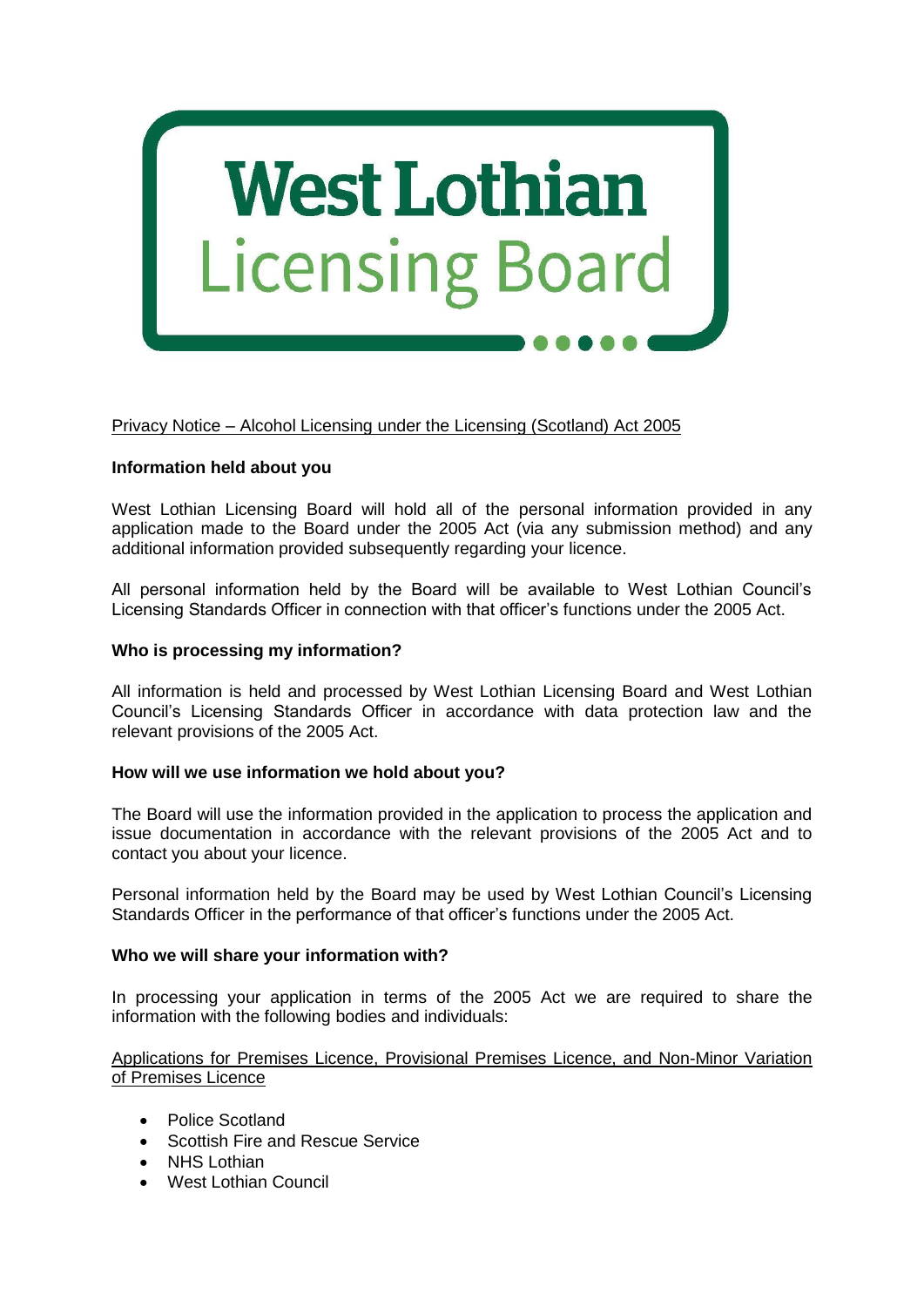- Community Councils in West Lothian
- Neighbours within 4 metres of the premises

### Applications for Transfer of Premises Licence

• Police Scotland

Applications for Occasional Licences, Extended Hours and Personal Licences

- Police Scotland
- West Lothian Council's Licensing Standards Officer

The Board is required by law to protect the public funds it administers. It is required under the National Fraud Initiative (NFI) to share your information with Audit Scotland in order to prevent and detect fraud. If you wish further information about the NFI please see the NFI privacy notice:

[https://www.gov.uk/government/publications/fair-processing-national-fraud-initiative/fair](https://www.gov.uk/government/publications/fair-processing-national-fraud-initiative/fair-processing-level-3-full-text)[processing-level-3-full-text](https://www.gov.uk/government/publications/fair-processing-national-fraud-initiative/fair-processing-level-3-full-text)

# **How long do we keep your information?**

The Board is required by regulations under the 2005 Act to keep a public register in connection with applications under the 2005 Act. This register will include personal information provided in applications under the Act.

### Applications for Premises Licence and Occasional Licence

If the application is granted the information will be held on the register for a period of five years from the date on which the licence ceased to have effect. If your application is refused then the information must remain on the register for five years from the date of refusal.

# Applications for Personal Licence

If the application is granted the information will be held on the register for a period of five years from the date on which the personal licence ceased to have effect. If the application is refused the information will not be retained.

# Applications for Variation of Premises Licence, Transfer of Premises Licence, Temporary Premises Licence and Extended Hours

Information provided in these applications will be held on the register for a period of five years from the date on which the premises licence ceased to have effect.

# **Providing accurate information**

It is important that we hold accurate information about you. If any of your details change, please ensure that you tell us as soon as possible so that we can update your records.

# **Your rights & further information**

You have a number of rights under data protection law, including the right to request your information and to request that the information be amended or, in some circumstances, erased. If you have any questions or concerns about how your information is used or if you wish to request your records, you will need to put this in writing and provide proof of identification to: